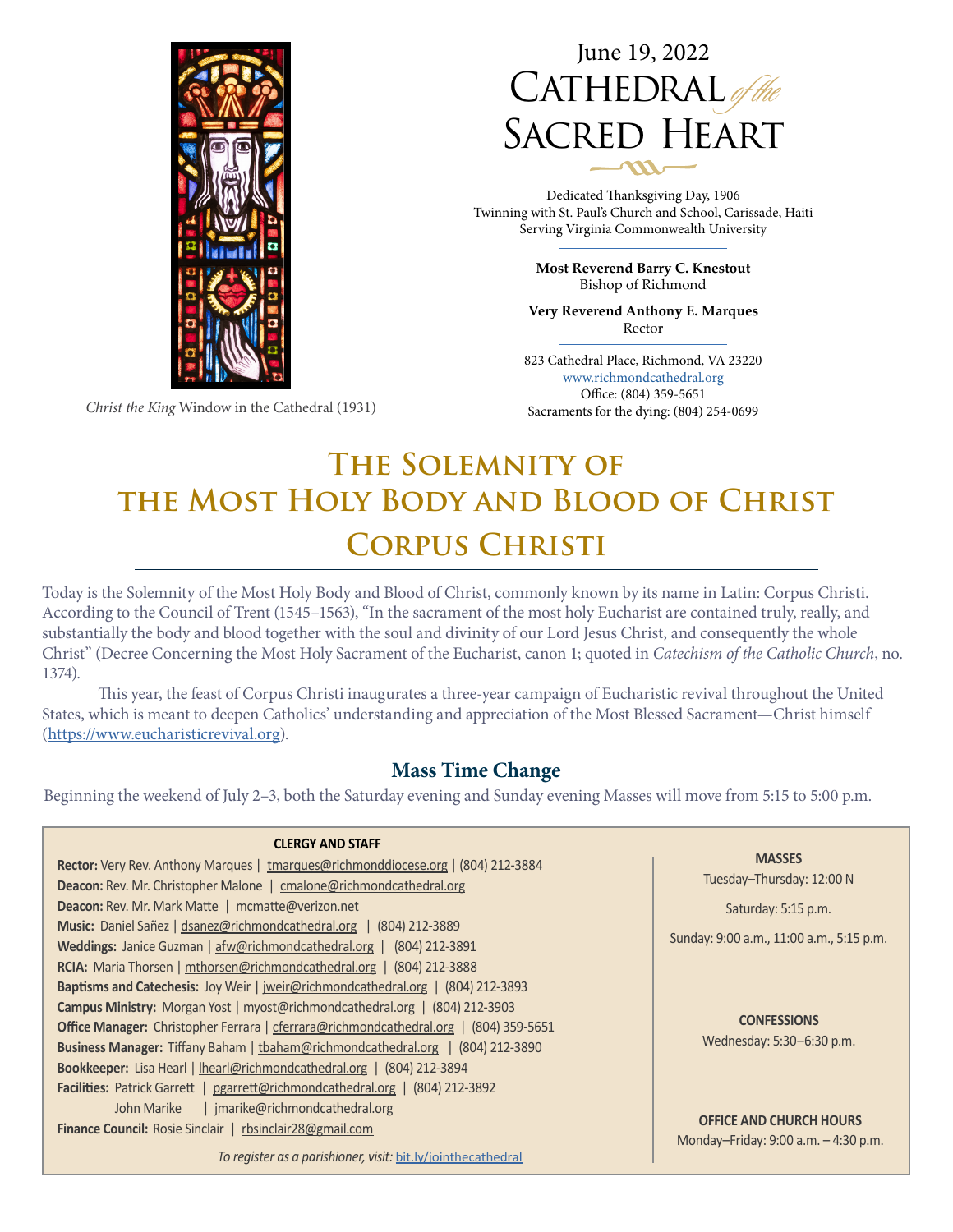# This Week at the Cathedral

| Saturday, June 18                                            |                                                                      |  |  |  |
|--------------------------------------------------------------|----------------------------------------------------------------------|--|--|--|
| $10:30$ a.m.                                                 | <b>LEMI Commissioning Mass</b>                                       |  |  |  |
| 5:15 p.m.                                                    | Mass (+Shepard Harder)                                               |  |  |  |
|                                                              | Sunday, June 19: Solemnity of the Most Holy Body and Blood of Christ |  |  |  |
|                                                              | (Corpus Christi)                                                     |  |  |  |
| 9:00 a.m.                                                    | Mass (+Clarence Leo Bullock) (Cathedral Facebook Livestream)         |  |  |  |
| $11:00$ a.m.                                                 | Mass with Eucharistic Procession (+Nancy Webb Malone)                |  |  |  |
| $5:15$ p.m.                                                  | Mass with Eucharistic Procession (Cathedral Parishioners)            |  |  |  |
| Monday, June 20                                              |                                                                      |  |  |  |
| 8:00 p.m.                                                    | Association of Anglican Musicians Conference Concert                 |  |  |  |
| Tuesday, June 21                                             |                                                                      |  |  |  |
| 12:00 N                                                      | Mass (David Sturm)                                                   |  |  |  |
| 6:00 p.m.                                                    | Monthly Holy Hour                                                    |  |  |  |
| Wednesday, June 22                                           |                                                                      |  |  |  |
| 7:30 a.m.                                                    | Lauds (Morning Prayer) (bit.ly/cshlauds)                             |  |  |  |
| 12:00 N                                                      | Mass (David and Margaret Bereit)                                     |  |  |  |
| 5:30 p.m.                                                    | Confessions                                                          |  |  |  |
| Thursday, June 23                                            |                                                                      |  |  |  |
| 12:00 N                                                      | Mass (Michelle Valdez)                                               |  |  |  |
| 6:30 p.m.                                                    | <b>Cathedral Choir Rehearsal</b>                                     |  |  |  |
| Friday, June 24                                              |                                                                      |  |  |  |
|                                                              | Church Closed; No Mass                                               |  |  |  |
| Saturday, June 25                                            |                                                                      |  |  |  |
| $10:30$ a.m.                                                 | <b>Priesthood Ordination</b>                                         |  |  |  |
| 5:15 p.m.                                                    | Mass (+Francis Gerloff)                                              |  |  |  |
| Sunday, June 26: Solemnity of the Most Sacred Heart of Jesus |                                                                      |  |  |  |
| 9:00 a.m.                                                    | Mass (+Joan Nolte) (Cathedral Facebook Livestream)                   |  |  |  |
|                                                              | No Children's Liturgy of the Word                                    |  |  |  |
| 11:00 a.m.                                                   | Mass (Fr. John Mosimann)                                             |  |  |  |
| 12:00 p.m.                                                   | Parish Picnic and Organ Recital                                      |  |  |  |
| 5:15 p.m.                                                    | Mass (Cathedral Parishioners)                                        |  |  |  |
| MING                                                         |                                                                      |  |  |  |

# **AAM Conference Concert Monday, June 20 | 8:00 p.m.**

The Cathedral is honored to host the opening concert for the Association of Anglican Musicians (AAM) National Conference on Monday, June 20, at 8:00 p.m. Vocal ensemble The Thirteen of Washington, D.C., will perform. The concert is free and open to the public.

# **Cathedral Feast Day**

The Cathedral's titular feast—that is, the feast after which it is named is the Solemnity of the Most Sacred Heart of Jesus. Typically, this feast is celebrated on the Friday following the second Sunday after Pentecost. However, in the Cathedral's case it is transferred to the following Sunday (June 26), and therefore takes the place, this year, of the Thirteenth Sunday in Ordinary Time (*Universal Norms on the Liturgical Year and Calendar*, nos. 58–59). Therefore, the readings and prayers used for the weekend of June 25–26will be those for the Solemnity of the Most Sacred Heart of Jesus (not the Thirteenth Sunday in Ordinary Time).

Every church receives a title—the name of saint or a "mystery" (event) of the Lord—to inspire the people who worship there (*Code of Canon Law*, canon 1218). Regarding the significance of the Sacred Heart, we read in the *Directory on Popular Piety and the Liturgy*: "Understood in the light of the Scriptures, the term 'Sacred Heart of Jesus' denotes the entire mystery of Christ, the totality of his being, and his person considered in its most intimate essential: Son of God, uncreated wisdom; infinite charity, principal of the salvation and sanctification of mankind" (no. 166).

# Prayers

**Sick:** William (Bill) Fox, Alberta Winston, Katherine Harder, Aleen Causieestko, Lee Wexler, Michele Whitehurst, Mary Drexler, Robert (Bobby) Locke, Joan DeBiasi, Margaret (Peggy) Ross, Francis Fletcher, Jacob Einwechter.

**Seminarians:** Rev. Mr. Dillon Bruce, Rev. Mr. Armando Herrera, Rev. Mr. William Buckley, Rev. Mr. Christopher Weyer, David Arellano, William Douglas, Seth Seaman, Matthew Kelly, Andrew Clark, Samuel Hill, Gregory Guilfoyle, Chase Imoru, Charles Palmer, Carl Thompson, Graham Fassero, Ian Grosskopf, David Urlwin, Michael Anctil, Scott Campolongo, Paul Flagg, William Yearout, John Paul Shanahan, Charles Tamayo, Peter Olbrych, Maximus McHugh, Ivan Torres.

#### **Rite of Christian Initiation of Adults (RCIA):**

Chelsea Bajek, James Detrick, Hunter Knight, Robert Ludvigsen, Stephen Moore, Kaethellen Ortiz, Clayton Thompson.

#### **Pope Francis's general prayer intention for June: the Beauty of Marriage**

Let us pray for young people who are preparing for marriage with the support of a Christian community: may they grow in love, with generosity, faithfulness and patience.

# **Priesthood Ordination June 25 | 10:30 a.m.**

**Regular Offertory** 

Parishioners are encouraged to attend the priestly ordination of Rev. Mr. Dillon Bruce, which will take at the Cathedral on June 25 at 10:30 a.m.

A Cathedral parish has the unique privilege of hosting the most important celebrations in the life of the local Church (diocese). This privilege also carries a special obligation to pray for those who give their lives in service to the Church.

#### **Weekly Offertory Collection**

For Fiscal Year beginning 7/1/2021 The Cathedral is grateful for last week's collections.

#### **Second Collection**

June 12: Holy Family Hospital June 25: Cathedral Preservation **Special Collection** June 18: Peter's Pence

| 2021-2022 |                        |  |
|-----------|------------------------|--|
|           | Last Week Year-to-Date |  |
|           |                        |  |

| Amount Budgeted   | \$15,263  | \$907,031   |
|-------------------|-----------|-------------|
| Amount Received   | \$9,408   | \$1,032,803 |
| <b>Difference</b> | $-55.856$ | \$125,772** |

#### **We are \$120,818 above last year, a 13% increase in Offertory collections.**

| <b>Cathedral Preservation</b>   | \$702 | \$59,542 |
|---------------------------------|-------|----------|
| <b>Social Justice</b>           |       |          |
| Poor and Needy                  | \$447 | \$47,072 |
| Haiti                           | \$71  | \$31,240 |
| <b>Catholic Campus Ministry</b> | \$5   | \$7,092  |
| <b>Religious Education</b>      | \$17  | \$5,194  |

\*\*One-time donations of \$128,450, without which the parish would be \$2,678 above budget this year, and \$12,826 below actual collections last year.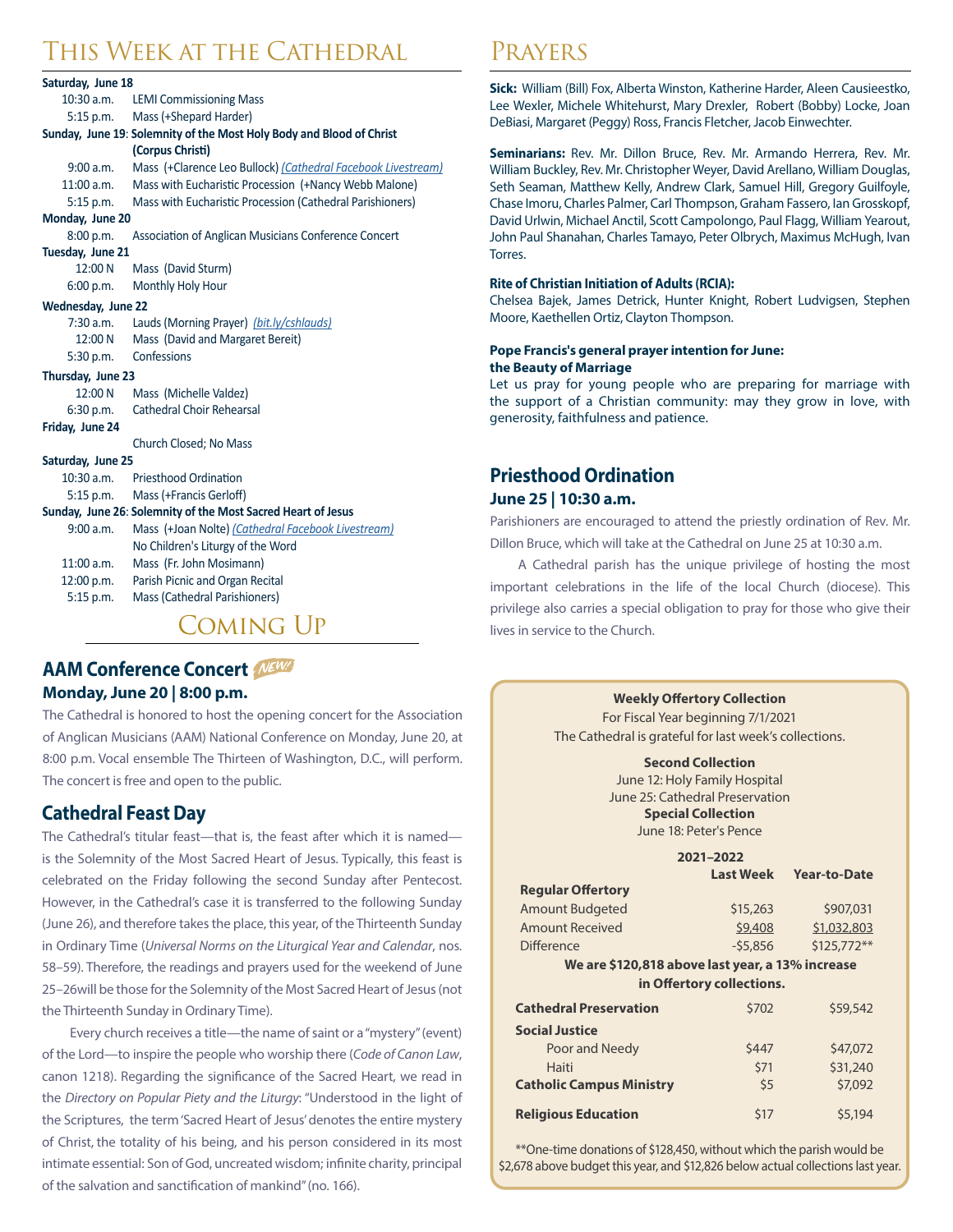# **Two Amazing Days of Service for Students June 20–21, 2022 | Ages 13 and Up**

We have changed the week long work camp into "two amazing days of service." We know how busy you are - so we have shortened the week and condensed the work, fun and worship into two amazing days. To register, contact [jweir@richmondcathedral.org.](http://jweir@richmondcathedral.org)

#### **Day 1: Monday, June 20, 9:00am to 4:00pm**

**9:00am:** Drop off at All Saints School, 3418 Noble Ave., Richmond. **4:00pm:** Pickup at Gelati Celesti, 1400 Arthur Ashe Blvd., Richmond. We will be painting at All Saints School, along with cleaning out the tool shed and more. Bring your own lunch, water bottle, and money for Gelati Celesti at the end of the day—we will provide snacks!

**Day 2: Tuesday, June 21, 9:00am to 7:00pm**

**9:00am:** Drop off and pickup up at 7:00pm Cathedral of the Sacred Heart, 823 Cathedral Pl., Richmond, VA.

We will be mulching the grounds to make them look beautiful for the upcoming priesthood ordination. The day will include Mass, a holy hour, and lunch with Father Tony! Bring your own lunch and water bottle, and we will provide snacks and dinner.

There is more! We want you to enjoy the fruits of your hard work and mulching of the grounds - you are invited to attend the priesthood ordination on Saturday, June 25 at 10:30 a.m. at the Cathedral.

## **Baptism**

Are you seeking the sacrament of Baptism for your child? There is an upcoming Baptism Liturgy on July 2. Please contact Joy Weir ([jweir@](http://jweir@richmondcathedral.org) [richmondcathedral.org\)](http://jweir@richmondcathedral.org) for additional information.

## **VBS Camper Registration July 11–15 | 9:00 a.m. – 12:00N**

It's time to register for Vacation Bible School! It's going to be a Monumental week with games, music, snacks, and crafts as we celebrate God's greatness every day. We are almost at capacity so please sign up today! Visit [bit.ly/](http://bit.ly/vbscsh) [vbsc](http://bit.ly/vbscsh)amper to register.

## **EPIC**

#### **August 6 | Rising 6th–8th graders by July 1**

EPIC is a one-day diocesan event for rising 6th–8th graders. The cost is \$50 per person. Throughout the day, youth will experience everything from inflatables to a service project, relay races to Mass. They will also interact with high school teens who attended Discipleship Week in the days prior to EPIC. At the end of the day, middle-school youth will walk away feeling excited about their community and their faith. Join us, it is going to be EPIC! Visit [bit.ly/cshepic](https://evangelizerichmond.org/wp-content/uploads/2022/02/EPIC-Youth-Registration-Form-2022.pdf) to register.

# **Please Come and Learn, Pray, and Discuss Wed. July 13, Tue. August 9 | 6:30 p.m. | Parish Hall**

You are invited to learn about the Catholic faith. Come discuss and ask questions about the Catholic faith

The Rite of Christian Initiation of Adults (RCIA) is for anyone interested in the Catholic faith. RCIA is a process of learning about the Catholic faith through prayer, scripture, and Catholic faith formation.

Please come to to an informal session to discuss and ask questions about the RCIA process and the Catholic faith. For information, please contact Maria Thorsen [\(mthorsen@richmondcathedral.org](mailto:mthorsen%40richmondcathedral.org?subject=)).

# **Adult Confirmation**

Adult Confirmation is for Catholic adults who have already received Baptism and First Holy Communion. For more information about RCIA and/or adult Confirmation, please contact Maria Thorsen [\(mthorsen@](mailto:mthorsen%40richmondcathedral.org?subject=) [richmondcathedral.org](mailto:mthorsen%40richmondcathedral.org?subject=)).

# **Marriage in the Church**

 "The matrimonial covenant, by which a man and a woman establish between themselves a partnership of the whole of life and which is ordered by its nature to the good of the spouses and the procreation and education of offspring, has been raised by Christ the Lord to the dignity of a sacrament between the baptized" (*Code of Canon Law*, canon 1055 §1).

In order for a Catholic to be validly married, he or she must be married in the Church; that is, in the presence of a bishop, priest, or deacon unless a dispensation has been obtained (canon 1108 §1). Being married in the Church does not require that a Catholic's spouse be or become a Catholic.

The *Catechism of the Catholic Church* explains that, "Since marriage establishes the couple in a public state of life in the Church, it is fitting that its celebration be public, in the framework of a liturgical celebration, before the priest (or a witness authorized by the Church), the witnesses, and the assembly of the faithful" (no. 1663).

I am happy to assist any couple who is married only civilly to be prepared for matrimony in the Church [\(tmarques@richmonddiocese.org\)](mailto:tmarques%40richmonddiocese.org?subject=). —*Fr. Tony*

# **Coming Up for Young Adults**

June 18: YA BBQ | St. Paul's Catholic Church | 5:45 pm in the Commons. Barbeque, side dishes, dessert, and drinks will be provided (including wine and beer for those 21 and older). Please RSVP to Deacon John Tucker (804-837-4900 or [jtucker@](mailto:jtucker%40saintpaulscc.com?subject=)  [saintpaulscc.com.](mailto:jtucker%40saintpaulscc.com?subject=))

- **June 26: Cathedral Parish Picnic** Free food and Kona Ice, amazing raffle. Challenge Father Tony to the egg and spoon race: winner gets a free raffle ticket.
- **July 5:** Theology on Tap | Kitchen 64 3336 N. Arthur Ashe Blvd. | 6:00 – 8:00 p.m. ([facebook.com/RichmondTheologyOnTap\)](http://facebook.com/RichmondTheologyOnTap)
- **Oct. 21–23:** Young Adult Retreat | Outer Banks, NC